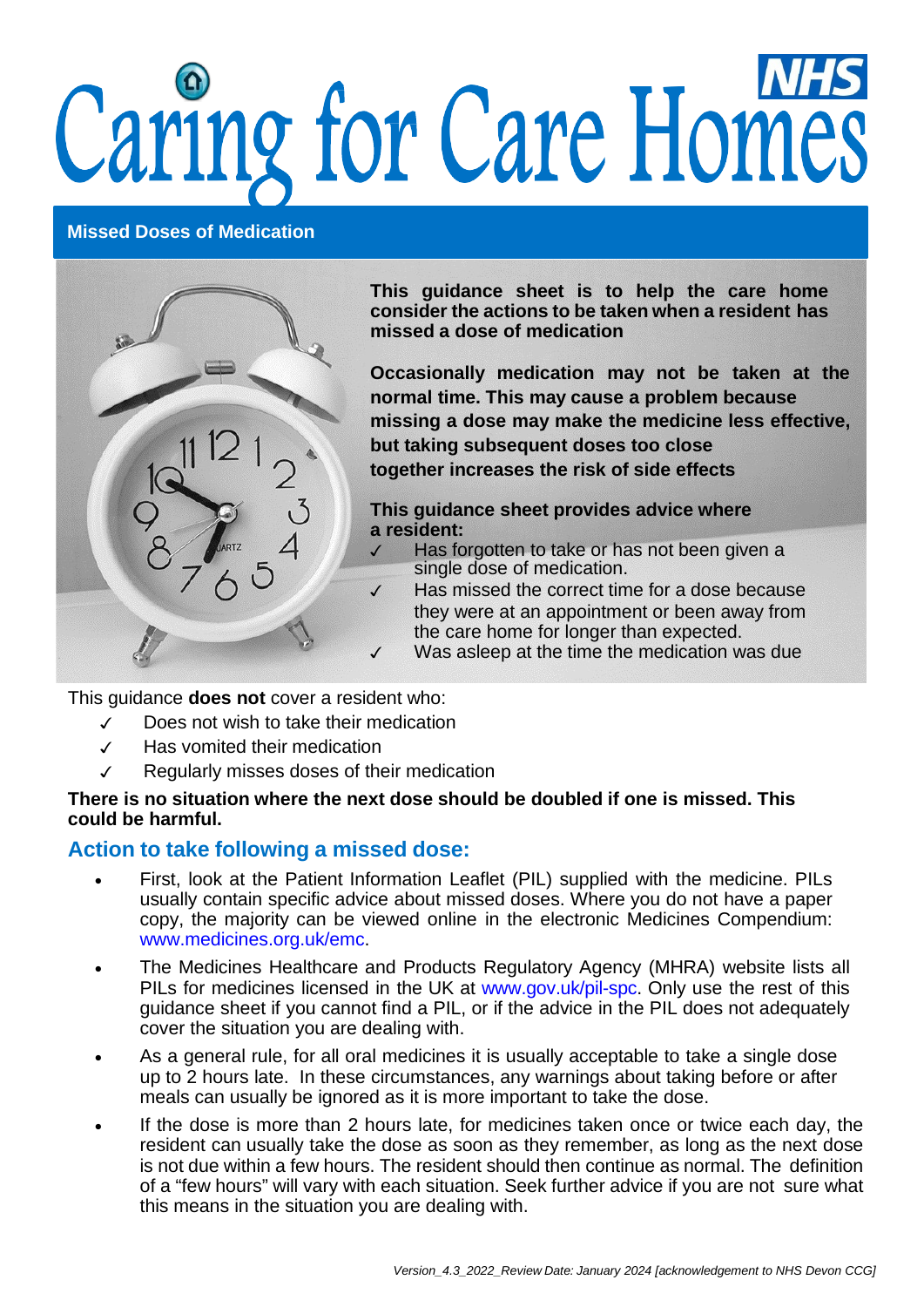- If the dose is more than 2 hours late for medicines taken more frequently than twice a day, it is usually advised to omit the missed dose, wait until the next dose is due, then continue as normal. For example, this advice would apply to an antibiotic or painkiller taken four times per day.
- If you are unable to find the information you need and you are in doubt, always contact the pharmacist or GP for advice, particularly if more than one day of treatment has been missed. Record any advice you are given.
- Record on the MAR chart where a medication was missed and the reason. If it was given at a different time, ensure this is clearly documented so that the appropriate time interval can be maintained between subsequent dosing.

# **Specific medication:**

**Epilepsy medicines:** it is important for residents with epilepsy to take their anticonvulsant medicines regularly. Missing a dose could trigger a convulsion. For medicines taken once a day the dose should be taken as soon as they remember unless, the next dose is due within a few hours.

For medicines taken twice a day, the dose should be taken only if within six hours of when the dose was due. In both cases the next dose should be taken at the normal time. If taking more than twice a day wait until the next dose is due. Residents who miss doses should avoid activities where having a convulsion could be dangerous.

**Warfarin:** warfarin should be taken as a single dose at the same time each day. There is conflicting advice on how to manage missed doses and advice offered in the manufacturers' Patient Information Leaflet (PIL) varies.



Our advice (based on specialist opinion) is that a missed dose may be taken if it is up to 12 hours late, but if more than 12 hours late, patients should not take it and take their next dose at the normal time.

If a dose is not taken, make a note in the warfarin booklet and remember to tell the doctor at the next blood test appointment.

If you are worried, contact the anticoagulant clinic or the GP for advice on any increased monitoring requirements.

**Direct Oral Anticoagulants (DOACs), Non-vitamin K antagonist other oral anticoagulants:** Missing or delaying doses of this group of drugs can lead to a reduction in anticoagulant effect. Contact the pharmacist or healthcare professional for advice about taking the next dose. Ensure the GP is informed about the missed doses.

Examples of DOAC's: Apixaban, rivaroxaban, edoxaban and dabigatran

**Insulin:** patients with diabetes (type 1 or type 2) will be at risk of hyperglycemia and possibly ketoacidosis if they miss insulin doses.

It is advisable to ask for specific instructions in advance from their diabetes nurse/clinic or GP for this scenario. Residents should have their blood sugar checked, and you may also need to test their urine for ketones, particularly if they have any symptoms. If in any doubt always seek advice from the resident's GP or diabetes nurse.